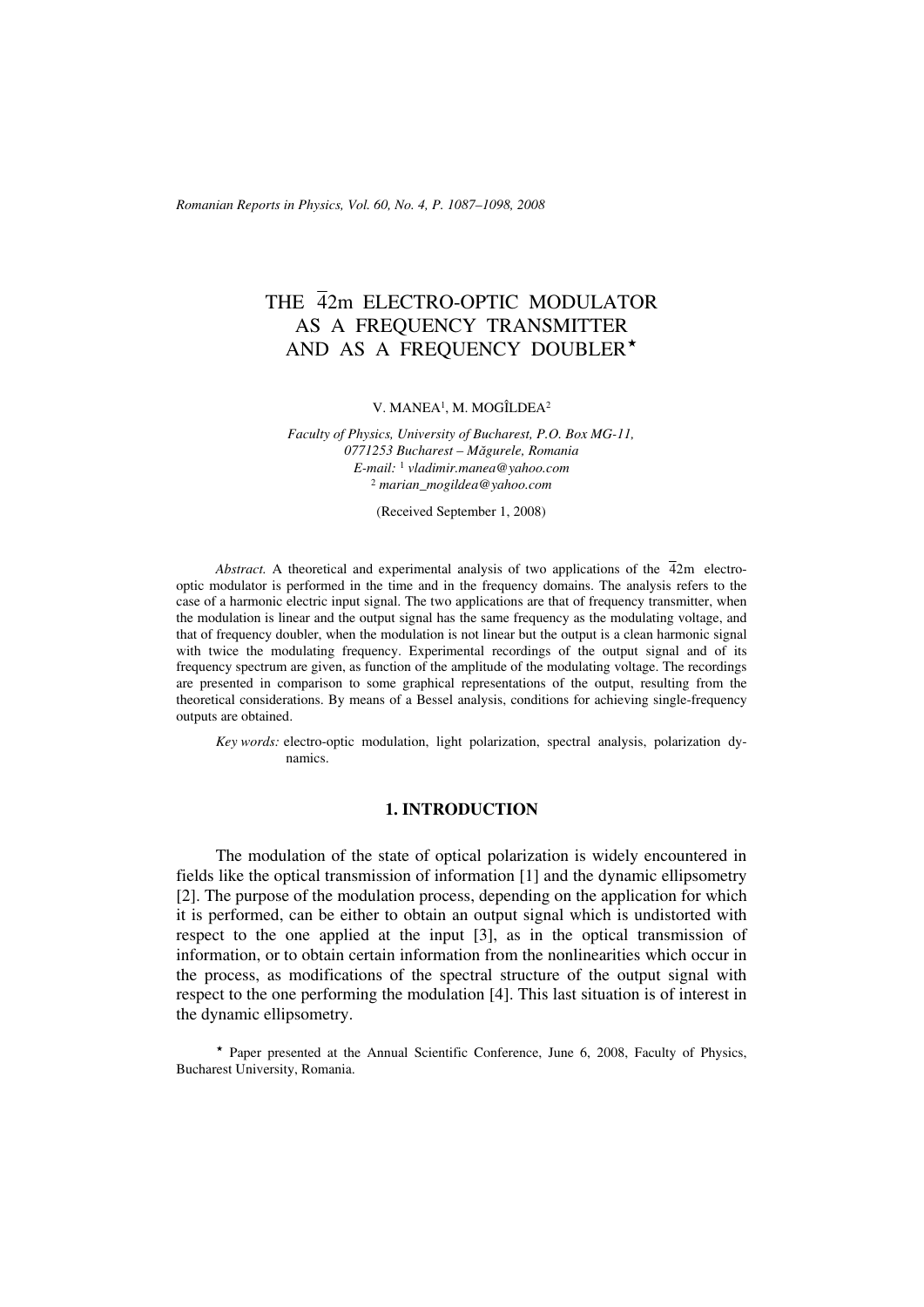The polarization state modulation can be performed in a variety of ways, some of them being presented in Refs. [5–7]. What we will theoretically and experimentally analyze is the longitudinal electro-optic effect in crystals of class 42m. The modulation process is performed by applying on the crystal a harmonic time-varying voltage and is converted in intensity modulation by using at the output a detector which is a square-law converter. A continuous voltage is simultaneously applied in order to set the point on the transmission characteristic of the crystal in the vicinity of which the modulation process will take place.

Depending on this point, one can distinguish some particular cases, two of which will be analyzed: the case in which the modulation is performed at the middle of the linear portion of the transmission characteristic and the case in which the modulation is performed at the bottom of the transmission characteristic (with no continuous voltage on the crystal). A low-amplitude input signal leads to different outputs in the two above mentioned situations. In the first, the output is a clean harmonic signal having the same frequency as the modulating voltage, which makes the modulator function as a frequency transmitter (linear modulation). In the second, the output is a clean harmonic signal with twice the modulating frequency, which makes the modulator function as a frequency doubler.

In both situations, the increase of the amplitude of the modulating voltage can lead to a modification of the time-varying form and spectral structure of the output signal. This modification will also be an object of our theoretical and experimental analysis, because, in certain applications, as we have previously mentioned, the nonlinearities of the modulation process have a practical importance.

### **2. THE MODULATION ARRANGEMENT**

The modulation arrangement is presented in Fig. 1, in which *A* is an ADP electro-optic crystal. The modulation is performed by applying a voltage between two semitransparent electrodes, placed on the anterior and posterior sides of the crystal (with respect to the *OZ* axis). By construction, the electrically induced axes of the crystal  $(O'X', O'Y')$  make a 45° angle with the major axis of the input polarizer *IP*. The output polarizer *OP* has the role of selecting the linear polarization component of the modulated light, to be detected by the photo-detector *PD*.

The applied voltage has a continuous and also a time-varying component,

$$
U = U_0 + U_m \sin \Omega t, \qquad (1)
$$

and by the electro-optic effect it determines the appearance of a retardance  $2\delta$ between the linear polarization components along the two electrically induced axes of the crystal. The retardance will also have a constant term,  $2\delta_0$ , and a harmonic one, of amplitude 2Γ, given by the formulae: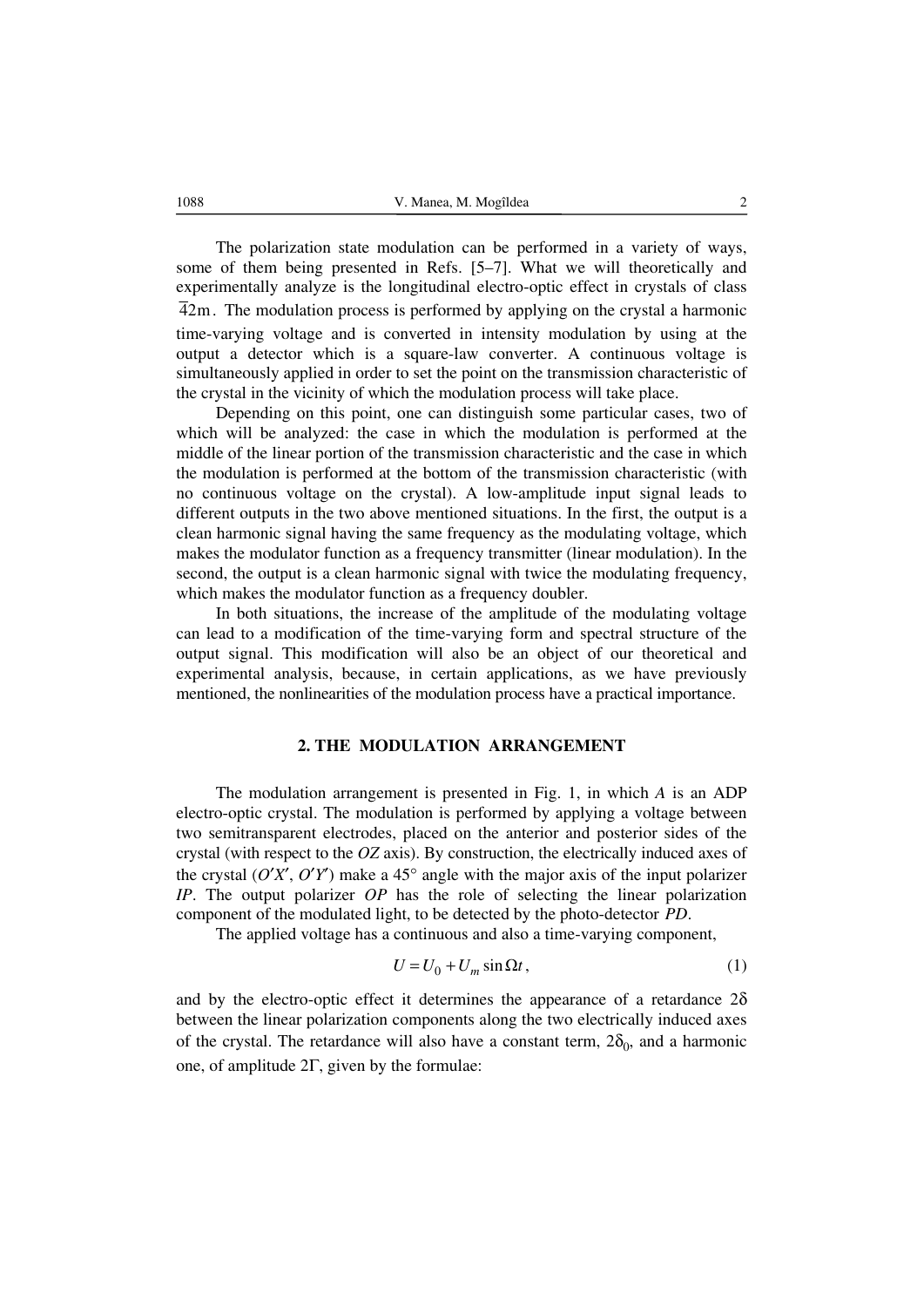$$
2\delta_0 = \frac{2\pi}{\lambda_0} n_0^3 r_{63} U_0 = \pi \frac{U_0}{U_{\lambda/2}} \quad \text{and} \quad 2\Gamma = \frac{2\pi}{\lambda_0} n_0^3 r_{63} U_m = \pi \frac{U_m}{U_{\lambda/2}},\tag{2}
$$

where  $n_0$  is the refractive crystalline index in the absence of any voltage,  $r_{63}$  is one of the non-vanishing electro-optic coefficients for a crystal of class  $\overline{4}2m$  and  $\lambda_0$  is the vacuum wavelength of the incident light.  $U_{\lambda/2}$  is the voltage for which the induced retardance is  $\pi$ , known as the half-wave voltage of the crystal. Thus, the expression of the phase difference is:

$$
2\delta = 2\delta_0 + 2\Gamma \sin \Omega t = 2\delta_0 + \pi \frac{U_m}{U_{\lambda/2}} \sin \Omega t.
$$
 (3)



# **3. THEORETICAL ANALYSIS**

We consider the light beam monochromatic and totally polarized, making the Jones formalism well suited for its description. Because the major axis of the input polarizer is set horizontally, we will perform the calculi in the *OXY* coordinate system, which provides less complicated results.

The Jones matrix **M** of the modulator is that of a linear retarder with 45° azimuth and variable retardance,

$$
\mathbf{M} = \begin{bmatrix} \cos \delta & i \sin \delta \\ i \sin \delta & \cos \delta \end{bmatrix},\tag{4}
$$

which leads to the following reduced Jones vector of the modulated light:

$$
\begin{bmatrix} E_{ox} \\ E_{oy} \end{bmatrix} = \mathbf{M} \begin{bmatrix} e^{i\omega_0 t} \\ 0 \end{bmatrix} = \begin{bmatrix} \cos(\delta_0 + \Gamma \sin \Omega t) \\ i \sin(\delta_0 + \Gamma \sin \Omega t) \end{bmatrix} =
$$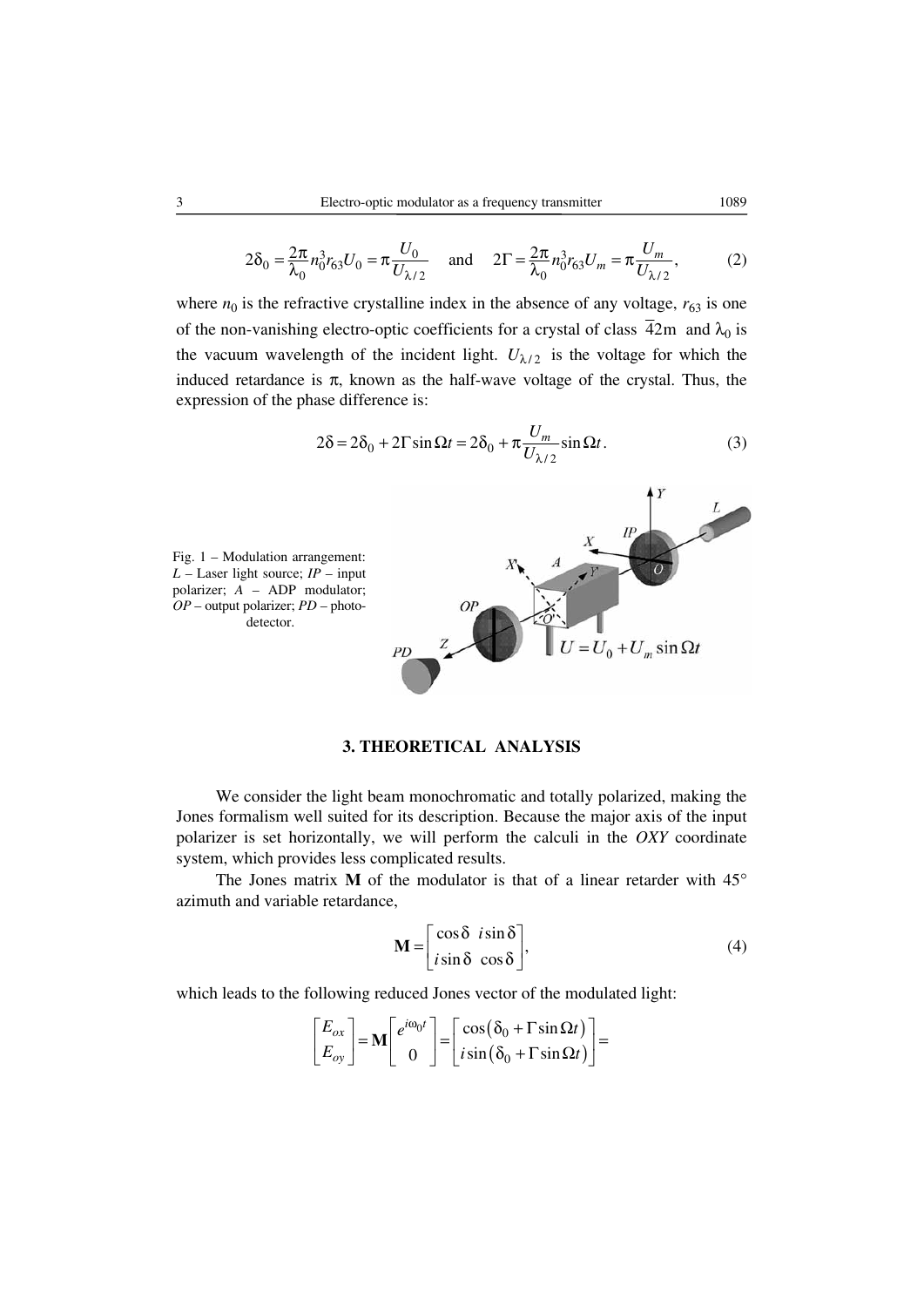1090 V. Manea, M. Mogîldea 4

$$
= \left[\cos \delta_0 \sum_{k=-\infty}^{\infty} J_{2k}(\Gamma) e^{i\left[\omega_0 + 2k\Omega\right]t} + e^{i\frac{\pi}{2}} \sin \delta_0 \sum_{k=-\infty}^{\infty} J_{2k-1}(\Gamma) e^{i\left[\omega_0 + (2k-1)\Omega\right]t} \right]
$$
  
\n
$$
e^{i\frac{\pi}{2}} \sin \delta_0 \sum_{k=-\infty}^{\infty} J_{2k}(\Gamma) e^{i\left[\omega_0 + 2k\Omega\right]t} + \cos \delta_0 \sum_{k=-\infty}^{\infty} J_{2k-1}(\Gamma) e^{i\left[\omega_0 + (2k-1)\Omega\right]t} \right]
$$
(5)

where *J*(Γ) are the Bessel functions of the first kind.

The phase difference between the different harmonic components of the modulated light is not constant in time, because their angular frequencies are different. Nevertheless, after a period of  $2\pi/\Omega$ , any relative phase configuration is reproduced, so that the spectral components are coherent, in the sense of generalized coherence [9], which determines the beats at the intensity level and, more generally, in a spatio-temporal detection, of the intensity waves [10].

The electrical signal given by the photo-detector is directly proportional to the intensity of the light beam emerging from the output polarizer. The intensities of the polarization components  $E_{ox}$  and  $E_{oy}$  have the following expressions, which can also be considered, without changing the notation, as expressions of the output signal, obtained by a proper positioning of the output polarizer:

$$
I_{ox} = \frac{1}{2} |E_{ox}|^2 = \frac{1}{2} \cos^2 (\delta_0 + \Gamma \sin \Omega t)
$$
  
\n
$$
I_{oy} = \frac{1}{2} |E_{oy}|^2 = \frac{1}{2} \sin^2 (\delta_0 + \Gamma \sin \Omega t).
$$
\n(6)

The harmonic structure of the two time-varying forms is the following:

$$
I_{ox,oy} = \frac{1}{4} \left\{ 1 \pm \cos 2\delta_0 \left[ J_0 (2\Gamma) + 2 \sum_{n=1}^{\infty} J_{2n} (2\Gamma) \cos 2n\Omega t \right] \mp \mp \sin 2\delta_0 \left[ 2 \sum_{n=1}^{\infty} J_{2n-1} (2\Gamma) \sin((2n-1)\Omega t) \right] \right\}.
$$
 (7)

As one can see in the above expression, the output signal generally has a complex form, containing, apart from the fundamental modulation frequency, all its odd and even harmonics. Their amplitudes depend on the values of the Bessel function in  $2\Gamma = \pi U_m / U_{\lambda/2}$ , so that the higher order harmonics appear by increasing the amplitude of the modulating voltage. The signals corresponding to the two orthogonal polarization components only differ by a 180° relative phase shift.

Thus, the analysis of the nonlinearities which occur in the modulation process, or of the conditions for achieving a clean harmonic output, imposes the substitution of 2Γ in Eq. (7) by  $\pi U_m / U_{\lambda/2}$  which introduces the relevant parameter for the analysis (not  $U_m$ , but the fraction it represents with respect to the half-wave voltage of the crystal).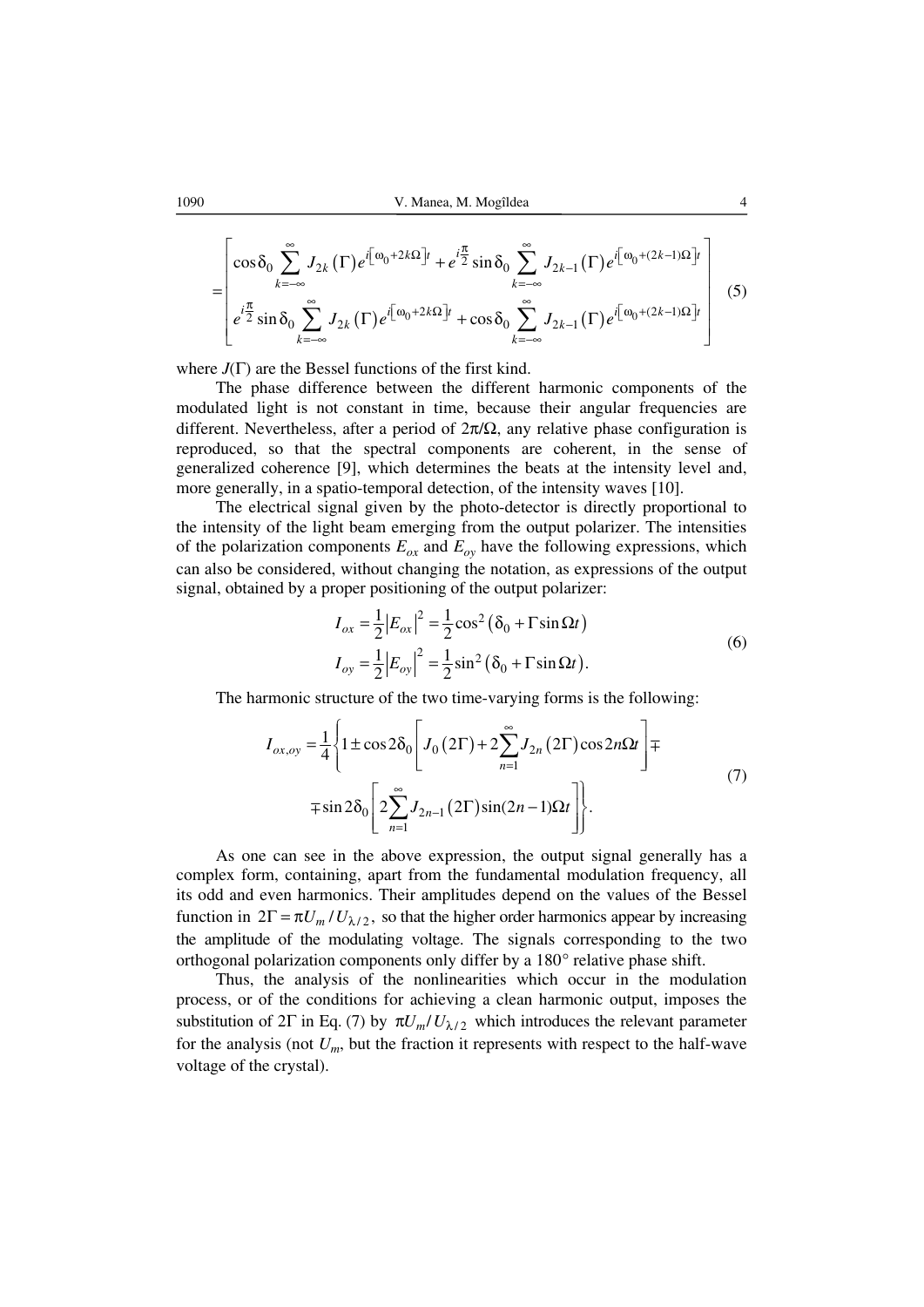As we have mentioned in the *Introduction*, we will focus on two particular cases, with respect to the value of the continuous component of the input signal. In the first case, there is no continuous voltage on the crystal  $(U_0 = 0)$ , while in the second case, the value of the continuous voltage is equal to the quarter-wave

*a*)  $U_0 = 0$ . In this case, only the even order harmonics are present in the output signal:

voltage of the crystal  $(U_0 = U_{\lambda/4} = U_{\lambda/2}/2)$ .

$$
I_{ox,oy} = \frac{1}{4} \left[ 1 \pm J_0 \left( \pi \frac{U_m}{U_{\lambda/2}} \right) \pm 2 \sum_{n=1}^{\infty} J_{2n} \left( \pi \frac{U_m}{U_{\lambda/2}} \right) \cos 2n \Omega t \right].
$$
 (8)

For a low-amplitude modulation, the output is a clean harmonic signal with twice the modulating frequency. As the experimental recordings will confirm, in order to discuss the conditions for the output to be undistorted with respect to the harmonic form, one must only refer to the first two Bessel amplitudes of the different harmonics. For example, in Eq.  $(8)$ , the fourth harmonic  $J_4$  takes important values, distorting the signal, before the sixth begins to increase.

As a general condition for obtaining an undistorted output signal, we consider sufficient to have an amplitude of the modulating voltage for which the distorting Bessel amplitude is with at least two orders of value under the one of the main frequency. In the case of no continuous voltage, the main frequency is twice that of the modulating signal, while in the case in which  $U_0$  is equal to the quarter-wave voltage, the main frequency is the modulation frequency itself. For making some quantitative evaluations, we will use the following approximation for the Bessel functions of small argument (which is the case in our discussion) [11]:

$$
J_n(x) = \frac{1}{2^n n!} x^n.
$$
\n<sup>(9)</sup>

As we have previously mentioned, the two relevant Bessel functions for the case of no continuous voltage are  $J_2$  and  $J_4$ , leading to the following condition for obtaining a clean double-frequency output signal:

$$
J_4 / J_2 \le 0.01 \iff \frac{\pi^2}{48} \left( \frac{U_m}{U_{\lambda/2}} \right)^2 \le 0.01 \implies U_m \le 0.22 U_{\lambda/2}.
$$
 (10)

This means that the amplitude of the modulating voltage must be less than 22% of the half-wave voltage of the crystal.

If the amplitude of the input signal is increased sufficiently, a "hump" is produced on the upper side of the output signal (Fig. 2). The condition for the occurrence of this situation can be obtained by performing the temporal derivative of the output signal and by imposing on it to have a point of annulment on the interval  $(0, T/4)$ , where  $T$  is the period of the modulating voltage: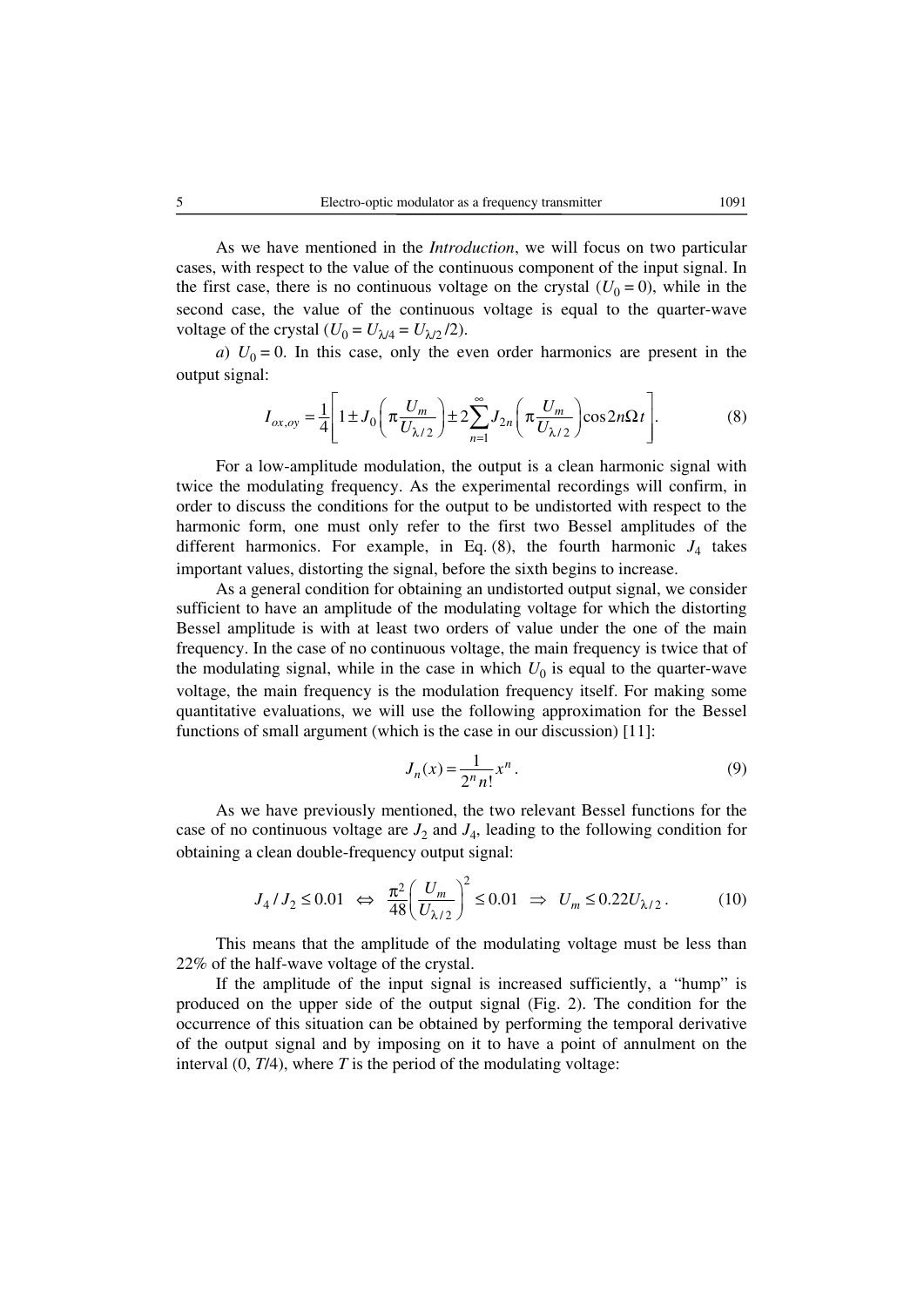

This condition arises from the fact that the number of points of local extremum for the first quarter-period (open interval) is equal to the number of "humps". The local extremum corresponding to the left "peak" (the one of interest) is determined by the annulment of the sine factor. This is possible for the first quarter-period only if  $U_m > U_{\lambda/2}$ . Thus, the first "hump" appears when the amplitude of the modulating voltage exceeds the half-wave voltage of the crystal.

If the amplitude of the input signal is increased even more, the "hump" becomes deeper, until it reaches the lower side of the output signal and a second "hump" begins to arise from it (Fig. 3). The general condition for the appearance of the *n*-th "hump" derives from considerations similar to the previous and requires for the amplitude of the modulating voltage to become *n* times greater than the half-wave voltage of the crystal.

*b*)  $U_0 = U_{\lambda/4}$ . The constant retardance  $2\delta_0$  is  $\pi/2$ , so Eq. (7) becomes:

$$
I_{ox,oy} = \frac{1}{4} \left[ 1 \mp 2 \sum_{n=1}^{\infty} J_{2n-1} \left( \pi \frac{U_m}{U_{\lambda/2}} \right) \sin((2n-1)\Omega t \right].
$$
 (12)

In this case, only the odd harmonics are present in the spectrum of the output signal, so a linear modulation is possible. In this sense, the relevant Bessel functions are  $J_3$  and  $J_1$ , so, according to the general condition enounced at point *a*), in order to have a reasonably linear transmission of the signal, its amplitude must have a value that satisfies the following relation:

$$
J_3 / J_1 \le 0.01 \quad \Rightarrow \quad \frac{\pi^2}{24} \left( \frac{U_m}{U_{\lambda/2}} \right)^2 \le 0.01 \quad \Rightarrow \quad U_m \le 0.15 U_{\lambda/2},\tag{13}
$$

so it must be less than 15% of the half-wave voltage.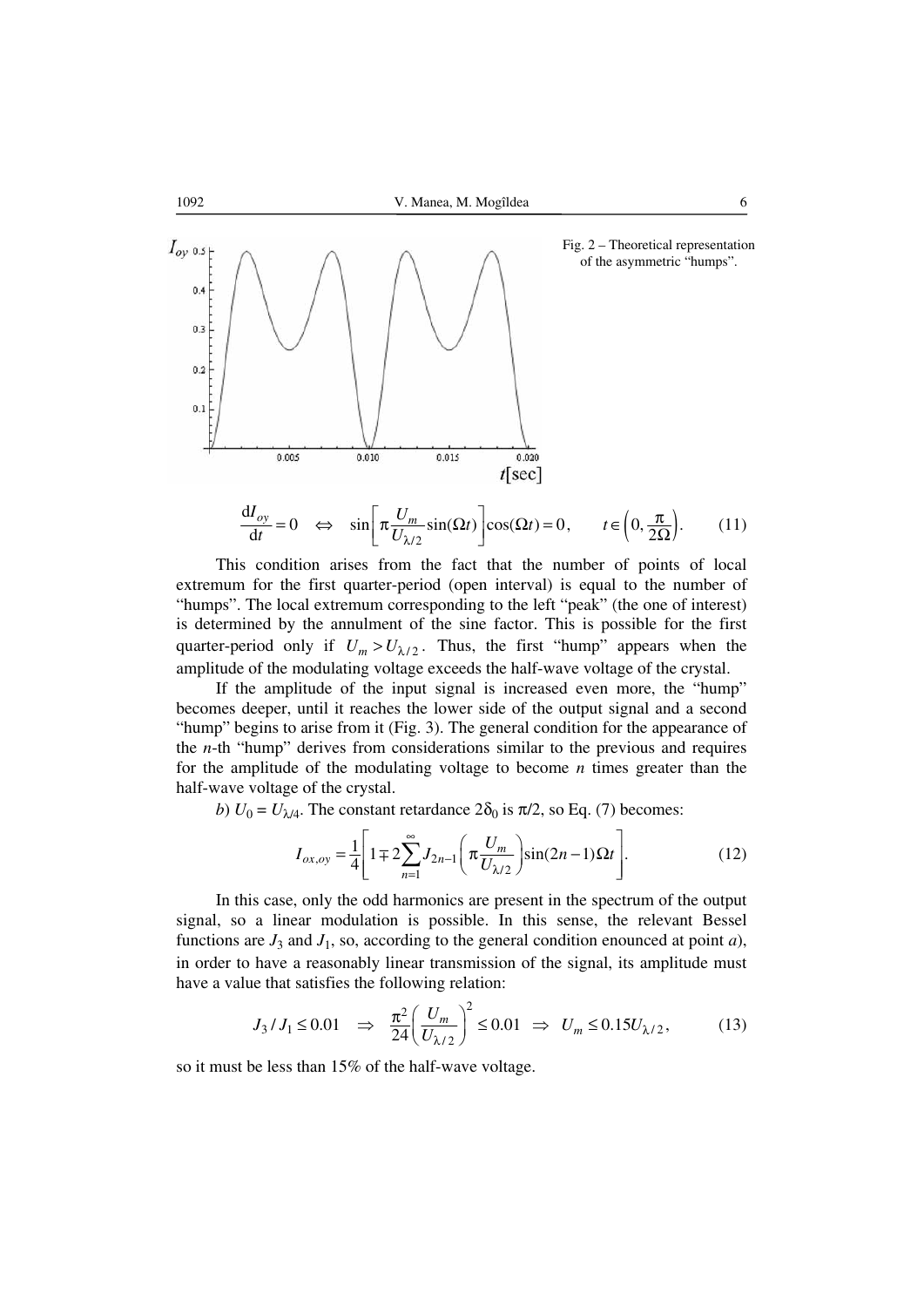



By increasing the amplitude of the input signal beyond a certain limit, a pair of symmetric "humps" appears in the time-varying form of the output (Fig. 4). Again, the exact value of this limit can be obtained by performing the temporal derivative of the output signal and by imposing on it to have a point of annulment on the first quarter-period (open interval):

$$
\frac{dI_{oy}}{dt} = 0 \quad \Leftrightarrow \quad \sin\left[\frac{\pi}{2} + \pi \frac{U_m}{U_{\lambda/2}} \sin(\Omega t)\right] \cos(\Omega t) = 0, \quad t \in \left(0, \frac{\pi}{2\Omega}\right). \tag{14}
$$

This time, by analyzing the above condition, it results that the first pair of "humps" appears when the amplitude of the modulating voltage exceeds the quarter-wave voltage of the crystal  $(U_m > U_{\lambda/2}/2)$ . The evolution of the humps with the increase of the amplitude of the input signal resembles that of the previous case, the difference being that this time the "humps" appear always in pairs. For the appearance of the *n*-th pair of "humps" the amplitude of the input signal must become *n*-1/2 times greater than the half-wave voltage of the crystal.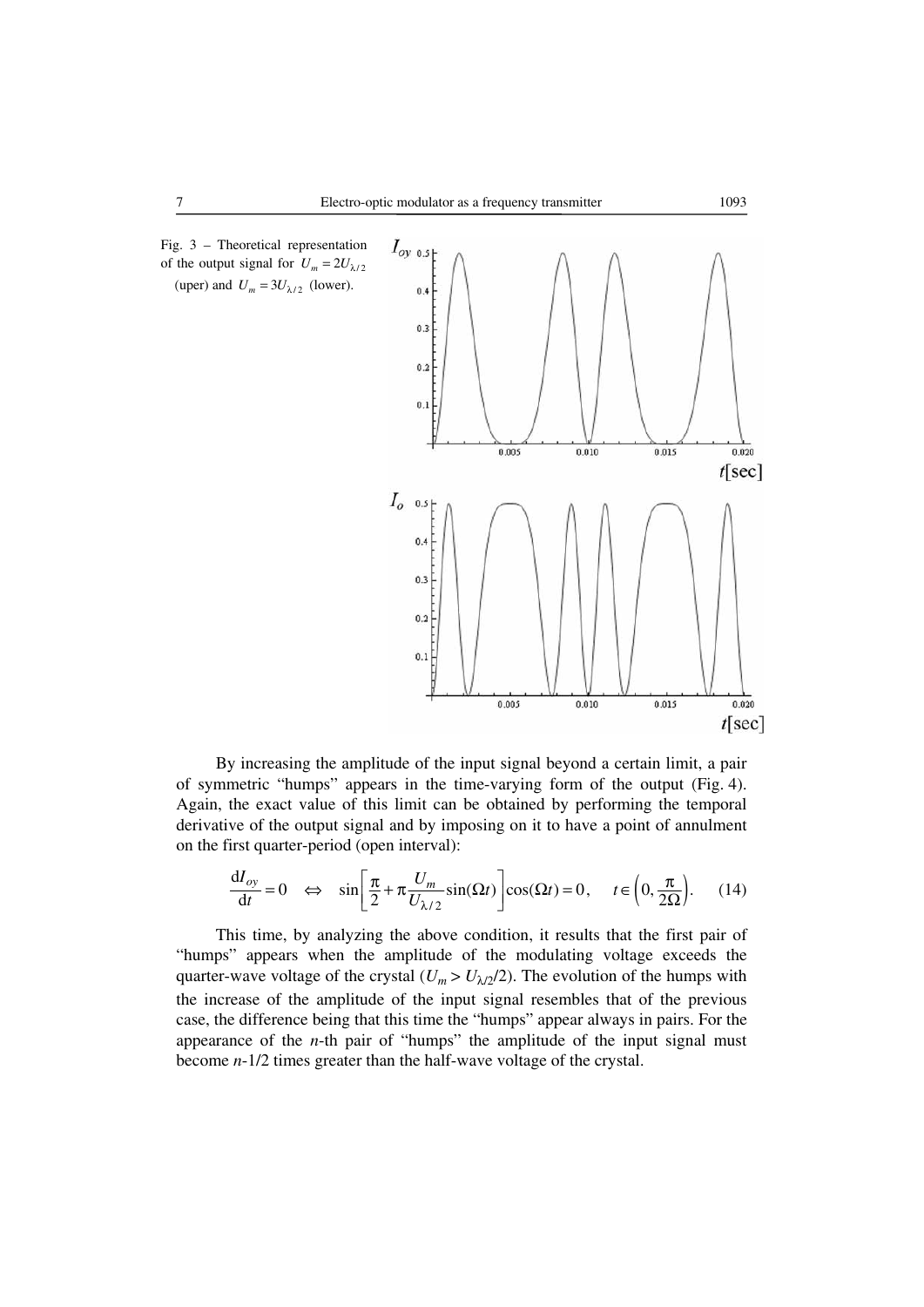

#### **4. EXPERIMENTAL RECORDINGS**

For performing the experimental recordings, the employed photo-detector was connected to a computer, which was responsible for the acquisition and digital processing of the output signal. With the aid of a virtual oscilloscope program, the time-varying form of the output signal could be displayed on the monitor of the computer, together with its frequency spectrum. The images that we recorded are presented in this section.

Again, we refer to the particular cases in discussion ( $U_0 = 0$  and  $U_0 = U_{\lambda/4}$ ). As a general observation, the presented figures confirm the theoretical expectations, more specifically, in the first case only the even order harmonics appear in the frequency spectrum, while in the second, only the odd order ones.

*a*)  $U_0 = 0$  – in Fig. 5 (upper) one can see the clean double-frequency output for low-amplitude modulation. The asymmetric "humps" are presented in Fig. 5 (lower), for an amplitude of the modulating voltage which exceeds the half-wave voltage of the crystal.

In Fig. 6, one can see the output signal for higher amplitudes of the modulating voltage, leading to the appearance of the higher order "humps". The recordings correspond to one of the cases theoretically represented in Fig. 3, and one can see that they confirm the expectations.

*b*)  $U_0 = U_{\lambda/4}$  – This is the case in which a linear process of modulation can be achieved for low amplitude modulating voltages (Fig. 7).

The distortions produced by increasing the amplitude of the input signal are presented in Fig. 8, more specifically the first pair of symmetric "humps" (upper), for an amplitude which exceeds the quarter-wave voltage of the crystal, and the second order pair of symmetric "humps" (lower), for an amplitude which exceeds by more than one and a half times the half-wave voltage. By analyzing Fig. 8 (upper),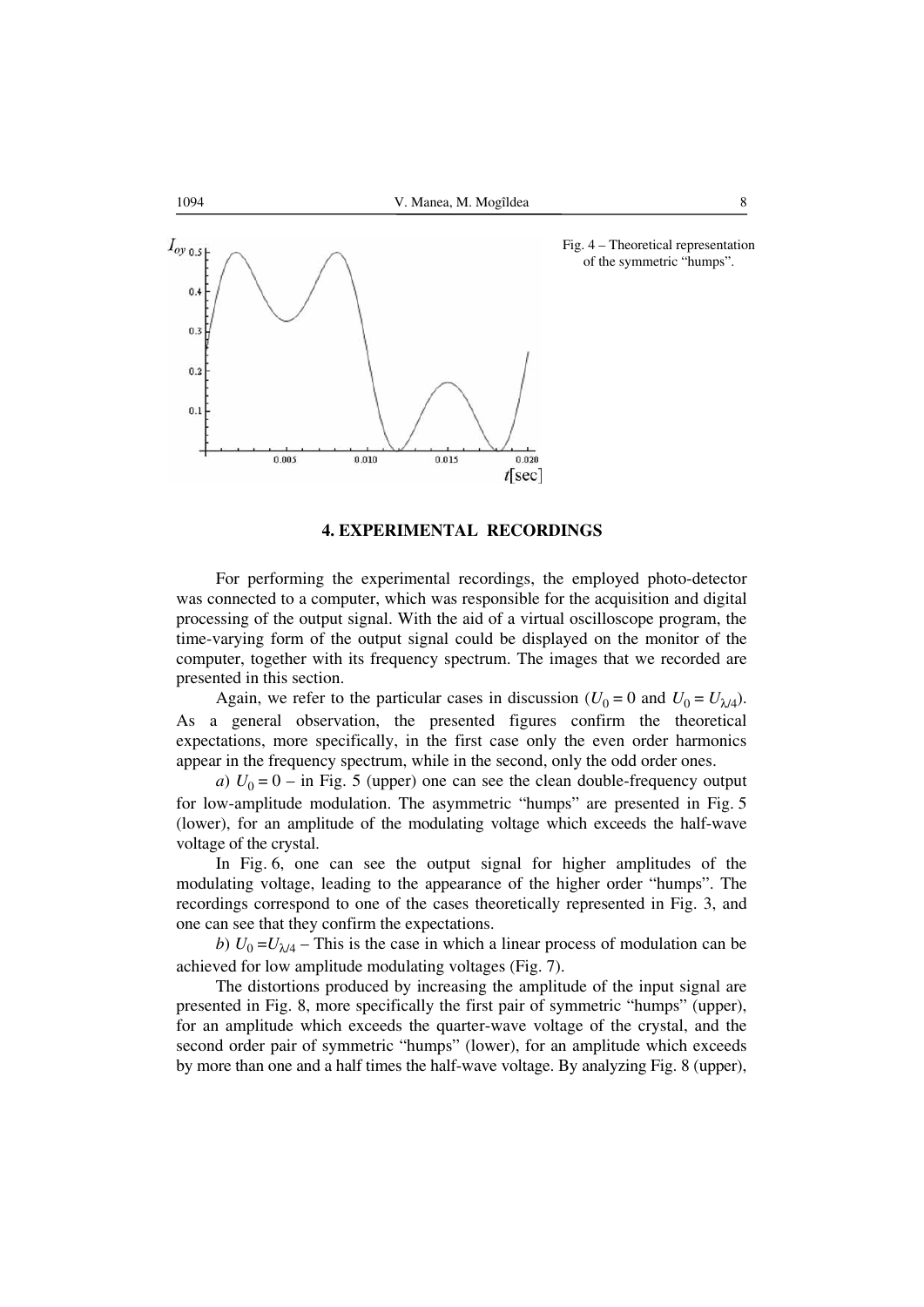

Fig. 5 – Double frequency output (upper) and asymmetric "humps" (lower) –  $U_0 = 0$ .



Fig. 6 – Output for  $U_m = 3U_{\lambda/2}$  ( $U_0 = 0$ ).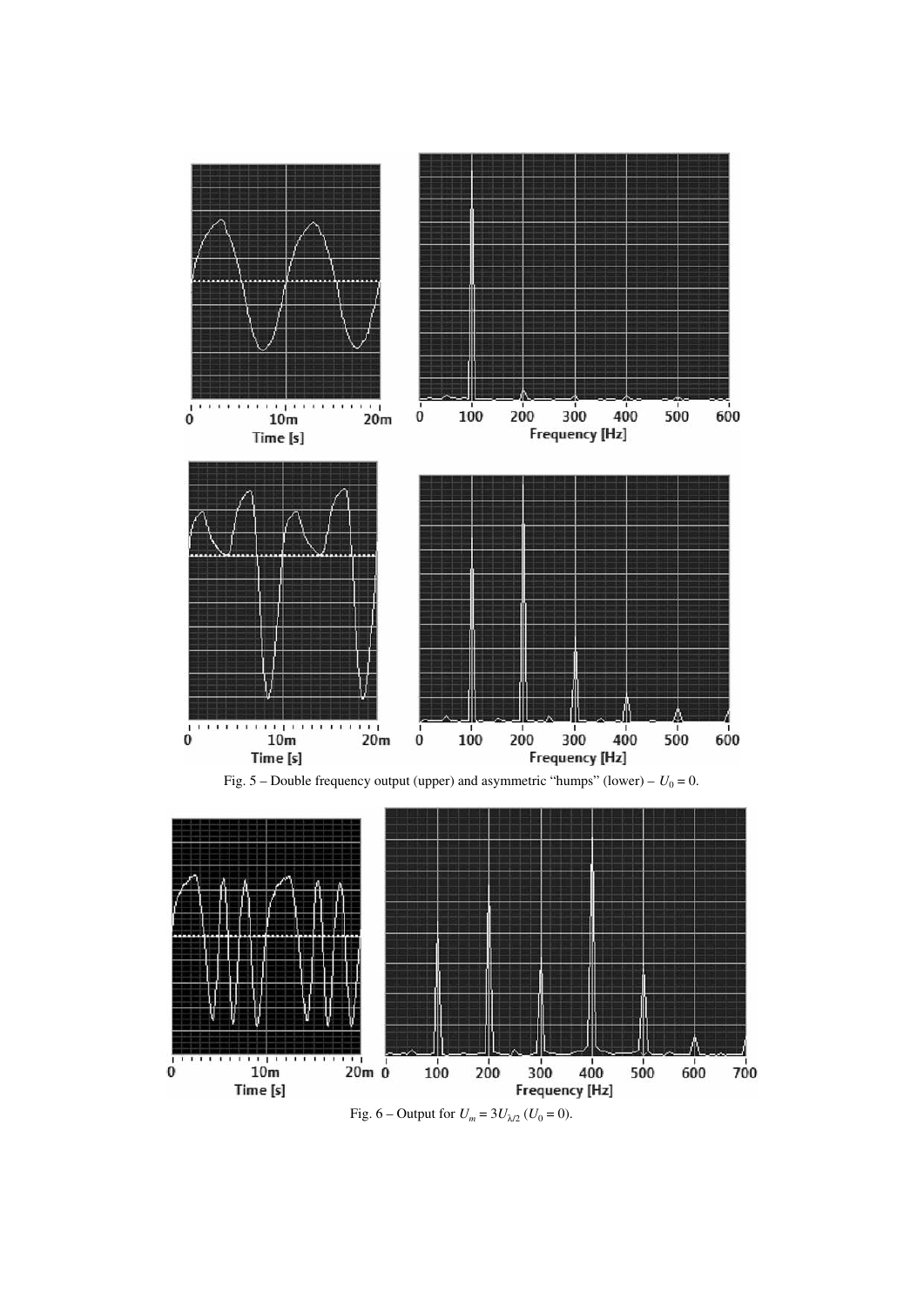

Fig. 8 – Symmetric "humps" (upper) and double "humps" (lower) output  $(U_0 = U_{\lambda/4})$ .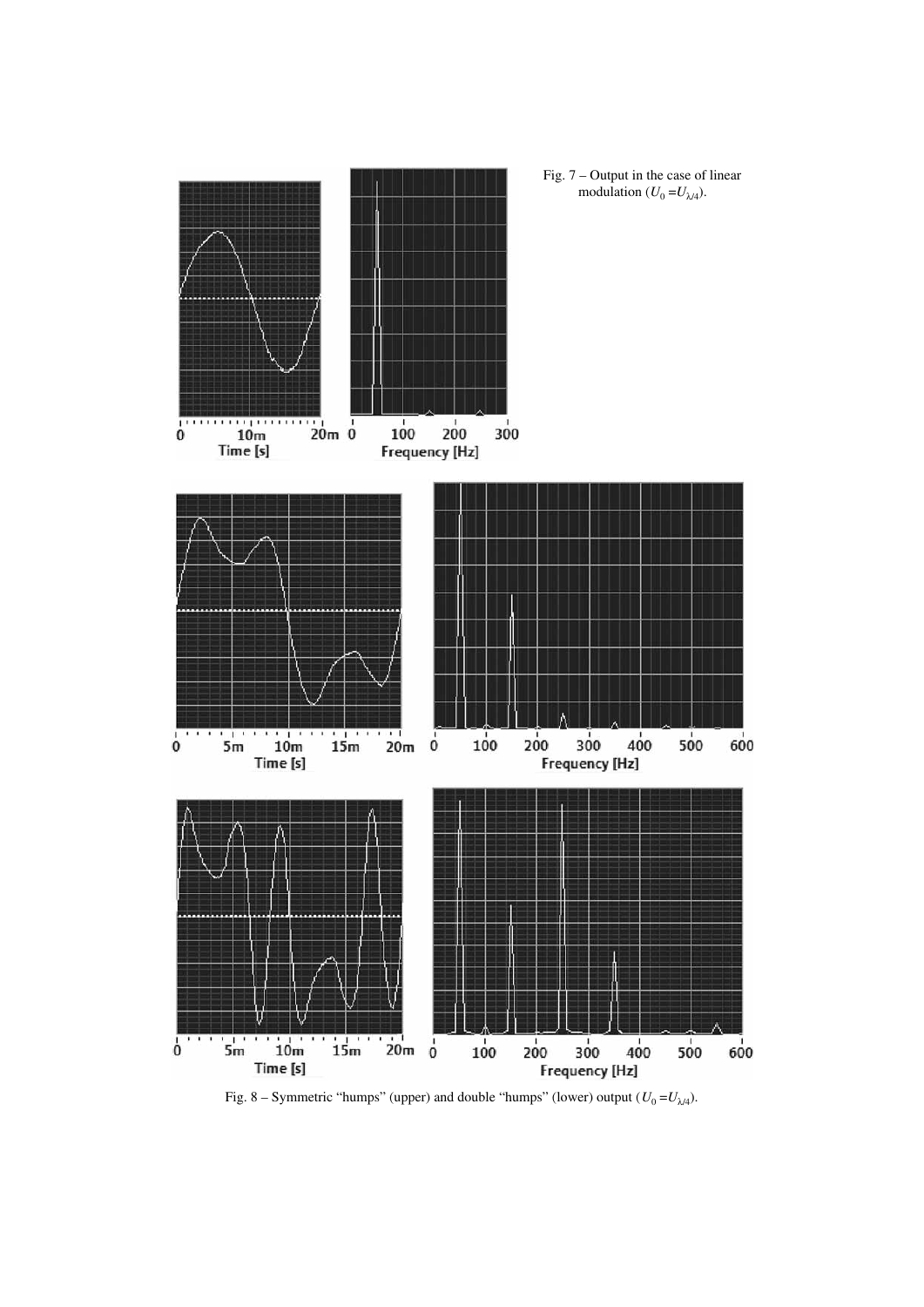it becomes evident that the third harmonic is responsible for the distortion of the clean output signal in Fig. 7, before the amplitude of the fifth harmonic takes significant values.

#### **5. CONCLUSIONS**

The electro-optic modulator of type  $\overline{4}2m$  was theoretically and experimentally analyzed, as function of the two main controllable parameters: the continuous and the alternative voltage applied on the crystal. The output signal was directly proportional to the intensity of the beam emerging from the output polarizer, leading to the time-varying forms expressed in Eqs. (6).

The theoretical and experimental analysis was concentrated on two cases of modulation, corresponding to the most common values of the continuous voltage,  $U_0 = 0$  and  $U_0 = U_{\lambda/4}$ . One could see that, in the two analyzed cases, the output signal contains either the even, or the odd harmonics, respectively.

By performing a Bessel analysis of Eqs. (8) and (12), conditions were achieved for obtaining a clean double frequency signal, when  $U_0 = 0$ , and for having a linear process of modulation, when  $U_0 = U_{\lambda/4}$ , in other words, for the modulator to function as a frequency doubler or as a frequency transmitter, respectively. Furthermore, the specific forms of the nonlinearities which occur in the modulation process were theoretically described (making also use of some graphical representations) and rigorous conditions were given for the obtainment of each specific form. The evolution of the modulation distortions was experimentally illustrated in the two mentioned cases, and the theoretical expectations were confirmed by the experimental recordings.

We equally emphasized in our analysis the linearity and the nonlinearities of the modulation process because of their practical importance. In the optical transmission of information, the interest is to obtain a high linearity of the modulation, with a greater tolerance for the amplitude of the input signal than the one offered by Eq. (13). This can be obtained, for example, by means of a multistage modulator, as is described in Ref. [3]. On the other hand, the modifications of the spectral structure of the output signal are important in the dynamic ellipsometry, where such modifications hold the relevant information concerning the analyzed system [12, 13].

### **REFERENCES**

<sup>1.</sup> K.-P. Ho, *Phase-Modulated Optical Communication Systems*, Springer, New York, 2005.

<sup>2.</sup> G. E. Jellison, Jr., F. A. Modine, *Polarization Modulation Ellipsometry*, in: H. Tompkins, E. A. Irene (Eds.), *Handbook of Ellipsometry*, William Andrew Publ. Comp., New Jersey, 2005.